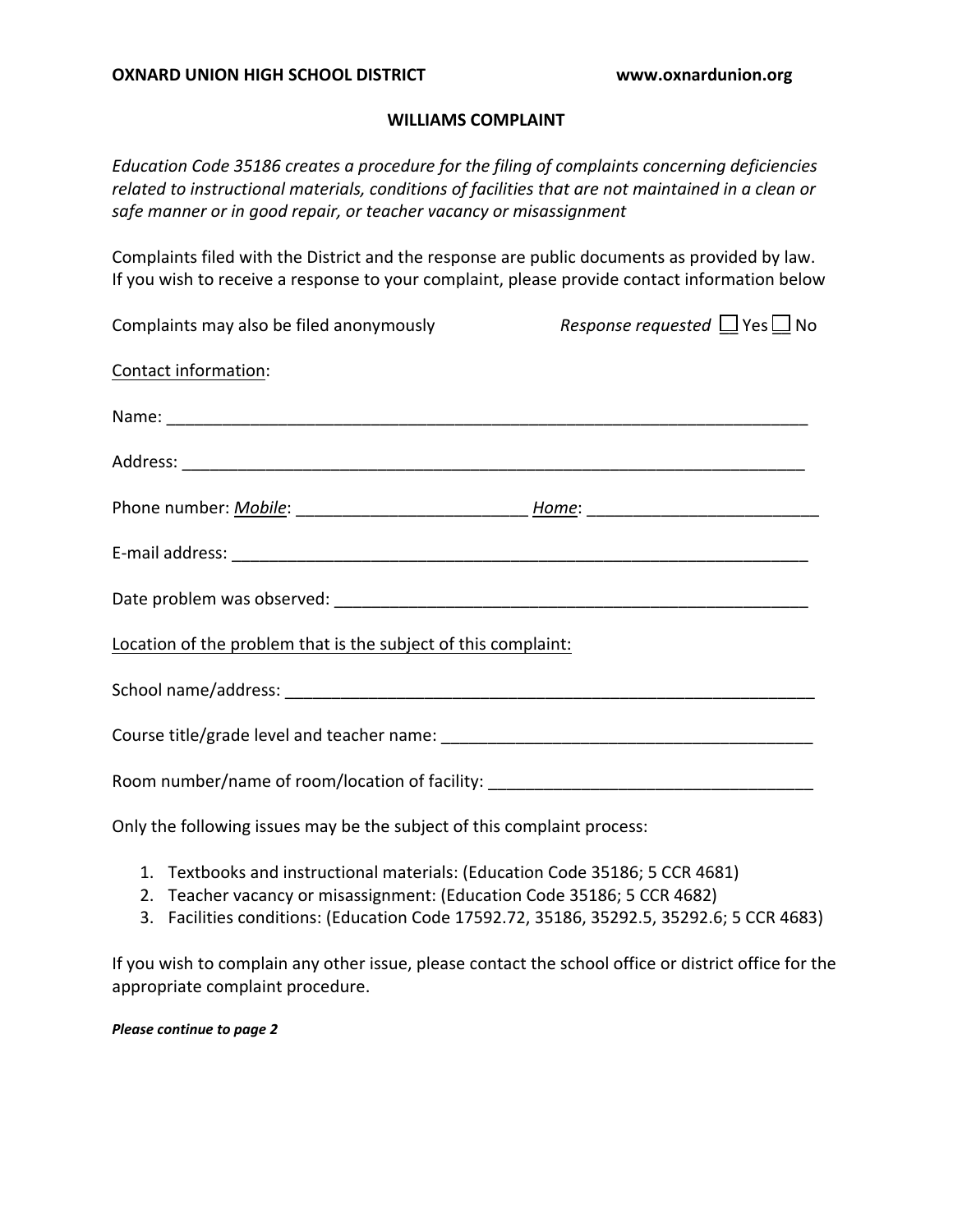# **OXNARD UNION HIGH SCHOOL DISTRICT <www.oxnardunion.org>**

### **WILLIAMS COMPLAINT**

*Please check all that apply - a complaint may contain more than one allegation* 

**1. Textbooks and instructional materials**: (Education Code 35186; 5 CCR 4681)

 $\Box$  A student, including an English learner, does not have standards-aligned textbooks or instructional materials or state- or district-adopted textbooks or other required instructional materials to use in class.

 $\sqcup$  A student does not have access to textbooks or instructional materials to use at home or after school. This does not require two sets of textbooks or instructional materials for each student.

 $\bigsqcup$  Textbooks or instructional materials are in poor or unusable condition, have missing pages, or are unreadable due to damage.

 $\Box$  A student was provided photocopied sheets from only a portion of a textbook or instructional materials to address a shortage of textbooks or instructional materials.

**2. Teacher vacancy or misassignment**: (Education Code 35186; 5 CCR 4682)

 designated certificated employee has not been assigned at the beginning of the school year for an entire  $\Box$  A semester begins and a teacher vacancy exists. A teacher vacancy is a position to which a single year or, if the position is for a one-semester course, a position to which a single designated certificated employee has not been assigned at the beginning of a semester for an entire semester.

 $\bigsqcup$  A teacher who lacks credentials or training to teach English learners is assigned to teach a class with more than 20 percent English learners in the class.

 $\bigsqcup$  A teacher is assigned to teach a class for which the teacher lacks subject matter competency.

**3. Facilities conditions**: (Education Code [17592.72,](https://17592.72) 35186, 35292.5, 35292.6; 5 CCR 4683)

 materials previously undiscovered that pose an immediate threat to students or staff; structural damage creating a hazardous or uninhabitable condition; and any other condition deemed appropriate by the  $\Box$  A condition exists that poses an emergency or urgent threat to the health or safety of students or staff including gas leaks; nonfunctioning heating, ventilation, fire sprinklers, or air-conditioning systems; electrical power failure; major sewer line stoppage; major pest or vermin infestation; broken windows or exterior doors or gates that will not lock and that pose a security risk; abatement of hazardous district.

 $\bigsqcup$  A school restroom has not been cleaned or maintained regularly, is not fully operational, or has not been stocked at all times with toilet paper, soap, or paper towels or functional hand dryers.

 $\Box$  For a school that serves students in any of grades 6-12 with 40 percent of more of its students from low-income families, as defined, the school has not stocked at least half of its restrooms with feminine products at all times and made those products available to students at no cost.

 has not kept a sufficient number of restrooms open during school hours when students are in classes. This  $\Box$  The school has not kept all restrooms open during school hours when students are not in classes and does not apply when temporary closing of the restroom is necessary for student safety or to make repairs.